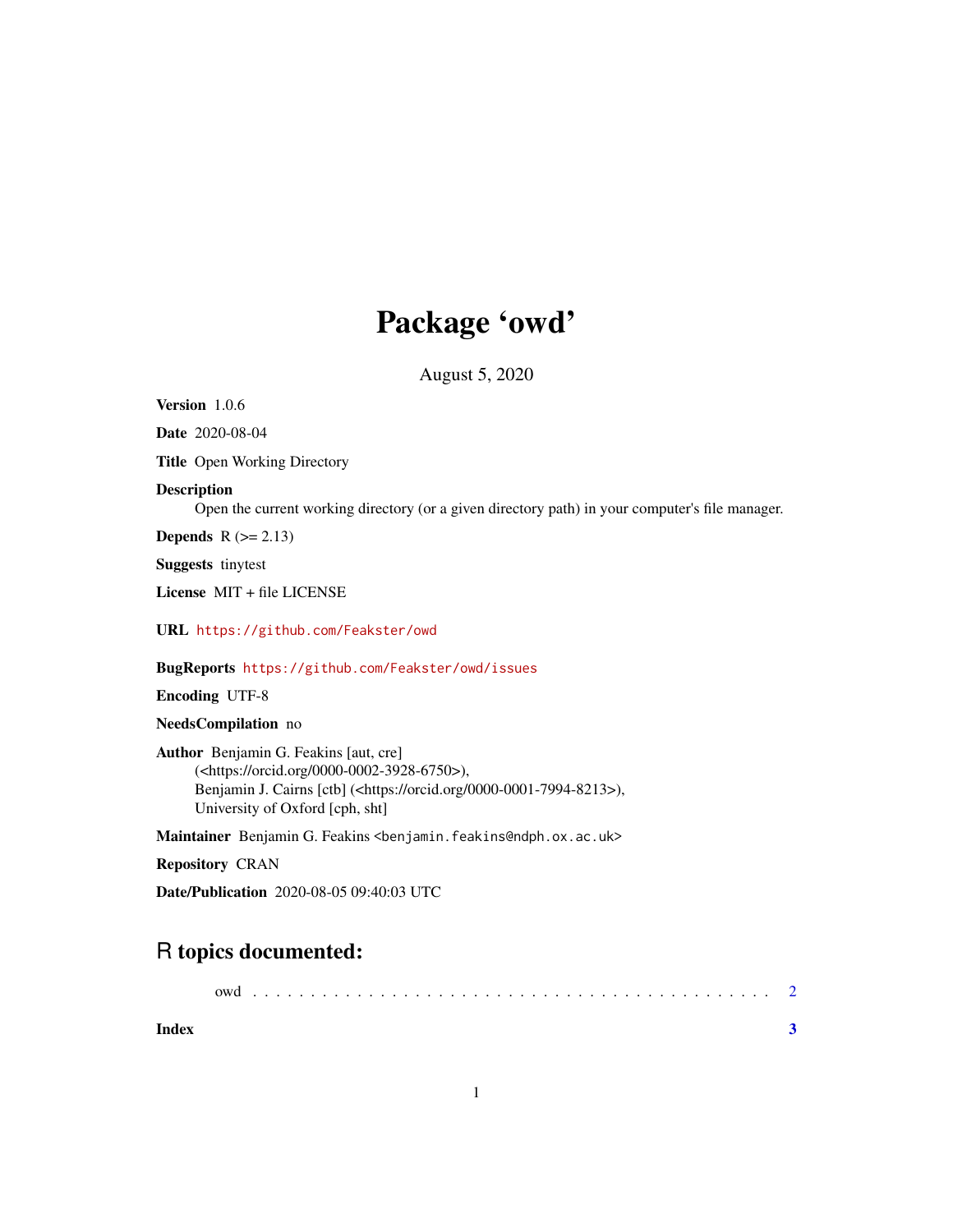#### Description

owd opens the current working directory (or a given directory path) in your computer's file manager.

#### Usage

 $owd(dir = '.')$ 

#### Arguments

dir A character string indicating a directory path. Defaults to '.', indicating the current working directory.

#### Value

owd does not return any value in R. However, it will return an error if a directory path is passed to it that does not exist, or that R does not have sufficient privledges to access.

#### Note

Tilde expansion (see [path.expand\)](#page-0-0) is performed on directory paths.

#### Author(s)

Benjamin G. Feakins, <benjamin.feakins@ndph.ox.ac.uk>

#### See Also

[getwd](#page-0-0) for the path of the current working directory.

[list.files](#page-0-0) for the *contents* of a directory.

#### Examples

```
if (interactive()) {
## Open current working directory
owd()
## Open a directory using a relative path
owd('/usr/bin')
## Making use of tilde expansion to open the home directory
owd('~')
}
```
<span id="page-1-0"></span>